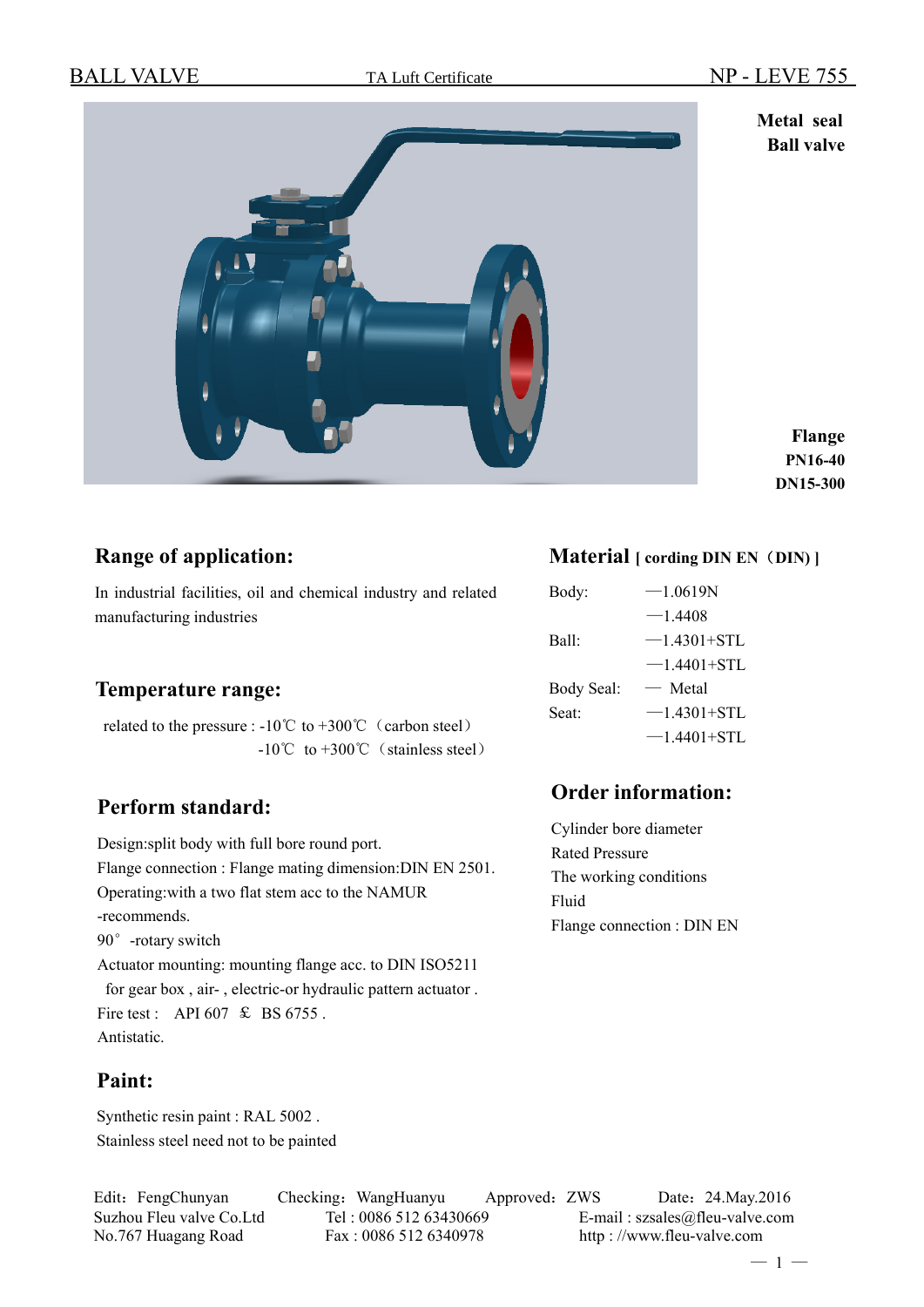$\sqrt{18}$ 

# FIG. Pressure Material RANGE 133.755 | PN16 | 1.0619N | DN15-DN200 135.755 PN40 1.0619N DN15-DN200 153.755 PN16 1.4408 DN15-DN200 155.755 | PN40 | 1.4408 | DN15-DN200 18 17 22  $2<sup>7</sup>$  $(24)$  $\sqrt{25}$ DN125-200

TA Luft Certificate

Ball valve with full bore and Flange .

# **Material list**

|                         |               | <b>Material</b>                                  |                                    |  |  |  |  |
|-------------------------|---------------|--------------------------------------------------|------------------------------------|--|--|--|--|
| NO.                     | Part          | FIG. 153.755 / 155.755                           | FIG. 133.755 / 135.755             |  |  |  |  |
| 1                       | Adapter       | 1.4408                                           | 1.0619N                            |  |  |  |  |
| $\overline{2}$          | <b>Bolts</b>  | $A4-70$                                          | 40CrMo                             |  |  |  |  |
| $\overline{\mathbf{4}}$ | Body          | 1.4408                                           | 1.0619N                            |  |  |  |  |
| 5                       | Ball          | $1.4401 + STL$                                   | 1.4301+STL                         |  |  |  |  |
| $7\phantom{.0}$         | Seat          | $1.4401 + STL$                                   | 1.4301+STL                         |  |  |  |  |
| 17                      | Bolt          | $A2-70$                                          | $A2-70$                            |  |  |  |  |
| 18                      | Lever         | $1.4308(DN \le 100) / C45$ Galvanization(DN>100) | GGG40.3(DN \ 100) / C45 (DN > 100) |  |  |  |  |
| 19                      | <b>Bolts</b>  | $A2-70$                                          | 35                                 |  |  |  |  |
| 21                      | Sealing ring  | Graphite                                         | Graphite                           |  |  |  |  |
| 22                      | Seat retainer | 1.4401                                           | 1.4301                             |  |  |  |  |
| 23                      | Spring washer | 17-7PH                                           | 17-7PH                             |  |  |  |  |
| 24                      | Bolt          | A2                                               | 35                                 |  |  |  |  |
| 25                      | Switch        | 1.4308                                           | 1.0619N                            |  |  |  |  |

Edit: FengChunyan Checking: WangHuanyu Approved: ZWS Date: 24.May.2016<br>Suzhou Fleu valve Co.Ltd Tel: 0086 512 63430669 E-mail: szsales@fleu-valve.com Suzhou Fleu valve Co.Ltd Tel : 0086 512 63430669 E-mail : szsales@fleu-valve.com<br>No.767 Huagang Road Fax : 0086 512 6340978 http : //www.fleu-valve.com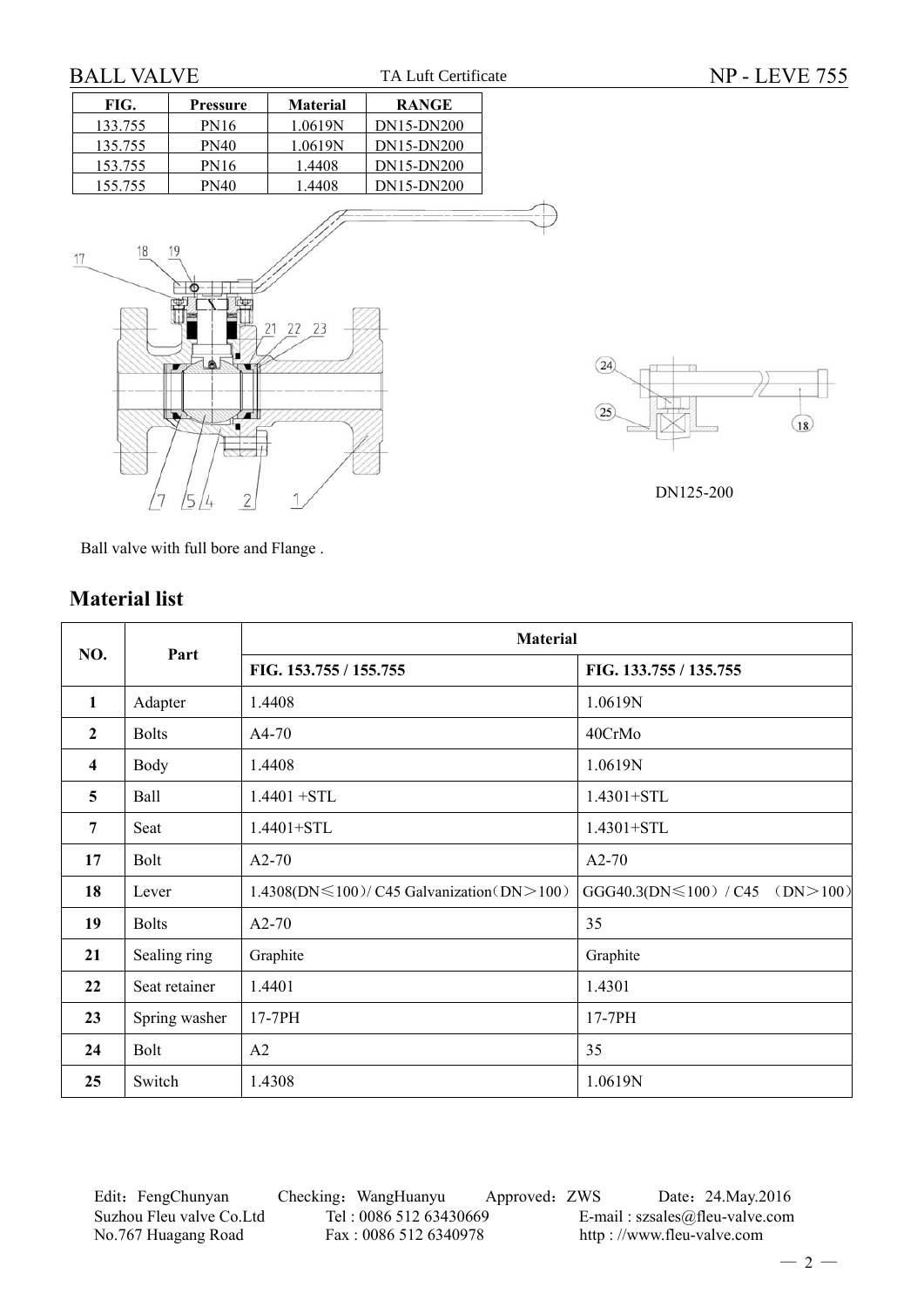# **Stopfbuchs-Varianten**



### Material list

| NO. | Part              | <b>Material</b>        |                        |  |  |
|-----|-------------------|------------------------|------------------------|--|--|
|     |                   | FIG. 153.755 / 155.755 | FIG. 133.755 / 135.755 |  |  |
| 10  | Thrust bearing    | PPL.                   | PPL                    |  |  |
| 11  | <b>Stem</b>       | $17-4$ PH $/ 1.4401$   | $17-4$ PH $/1.4401$    |  |  |
| 12  | Packing           | Graphite               | Graphite               |  |  |
| 13  | Gasket            | 1.4401                 | 1.4401                 |  |  |
| 14  | Belleville spring | 17-7PH                 | 17-7PH                 |  |  |
| 15  | Sleeve            | PPL.                   | PPL                    |  |  |
| 16  | Cover             | 1.4408                 | 1.0619N                |  |  |
| 17  | <b>Bolt</b>       | $A2-70$                | $A2-70$                |  |  |
| 18  | Body seal         | Graphite               | Graphite               |  |  |

# ØH ØR  $\overline{O}$  N  $\frac{1}{\sqrt{2}}$ ØF ØG  $\rm \sim$

### **Dimension List**

| DN             | 15             | 20              | 25   | 32              | 40              | 50               | 65       | 80   | 100  | 125                      | 150                      | 200                      |
|----------------|----------------|-----------------|------|-----------------|-----------------|------------------|----------|------|------|--------------------------|--------------------------|--------------------------|
| ΦF             | 50             | 50              | 50   | 50              | 70              | 70               | 70       | 102  | 102  | 125                      | 125                      | 125                      |
| ΦG             | M <sub>6</sub> | M <sub>6</sub>  | M6   | M6              | M8              | M8               | M8       | M10  | M10  | M12                      | M12                      | M12                      |
| ФН             | 35             | 35              | 35   | 35              | 55              | 55               | 55       | 70   | 70   | 85                       | 85                       | 85                       |
| L              | 19.5           | 25.6            | 34.5 | 34.5            | 38              | 38               | 44       | 50   | 50   | 37                       | 37                       | 37                       |
| $\bf{0}$       | 10.7           | 12.8            | 20.7 | 20.7            | 23.8            | 23.8             | 30.3     | 32.8 | 32.8 | 23                       | 23                       | 23                       |
| N              | 8.8            | 12.8            | 13.8 | 13.8            | 14.2            | 14.2             | 13.7     | 17.2 | 17.2 | 14                       | 14                       | 14                       |
| $\mathbf 0$    | 11             | 11              | 14   | 14              | 17              | 17               | 17       | 19   | 19   | 27                       | 27                       | 27                       |
| $\Phi$ R       | 14             | 14              | 18   | 18              | 22              | 22               | 22       | 26   | 30   | 40                       | 40                       | 40                       |
| S              | 2              | 2               | 2    | $\overline{c}$  | 3               | 3                | 3        | 3    | 3    | $\overline{\phantom{a}}$ | $\overline{\phantom{a}}$ | $\overline{\phantom{a}}$ |
| <b>ISO5211</b> | F05            | F <sub>05</sub> | F05  | F <sub>05</sub> | F <sub>07</sub> | F <sub>0</sub> 7 | $F_{07}$ | F10  | F10  | F12                      | F12                      | F12                      |

No.767 Huagang Road Fax : 0086 512 6340978 http : //www.fleu-valve.com

Edit: FengChunyan Checking: WangHuanyu Approved: ZWS Date: 24.May.2016 Suzhou Fleu valve Co.Ltd Tel : 0086 512 63430669 E-mail : szsales@fleu-valve.com<br>No.767 Huagang Road Fax : 0086 512 6340978 http : //www.fleu-valve.com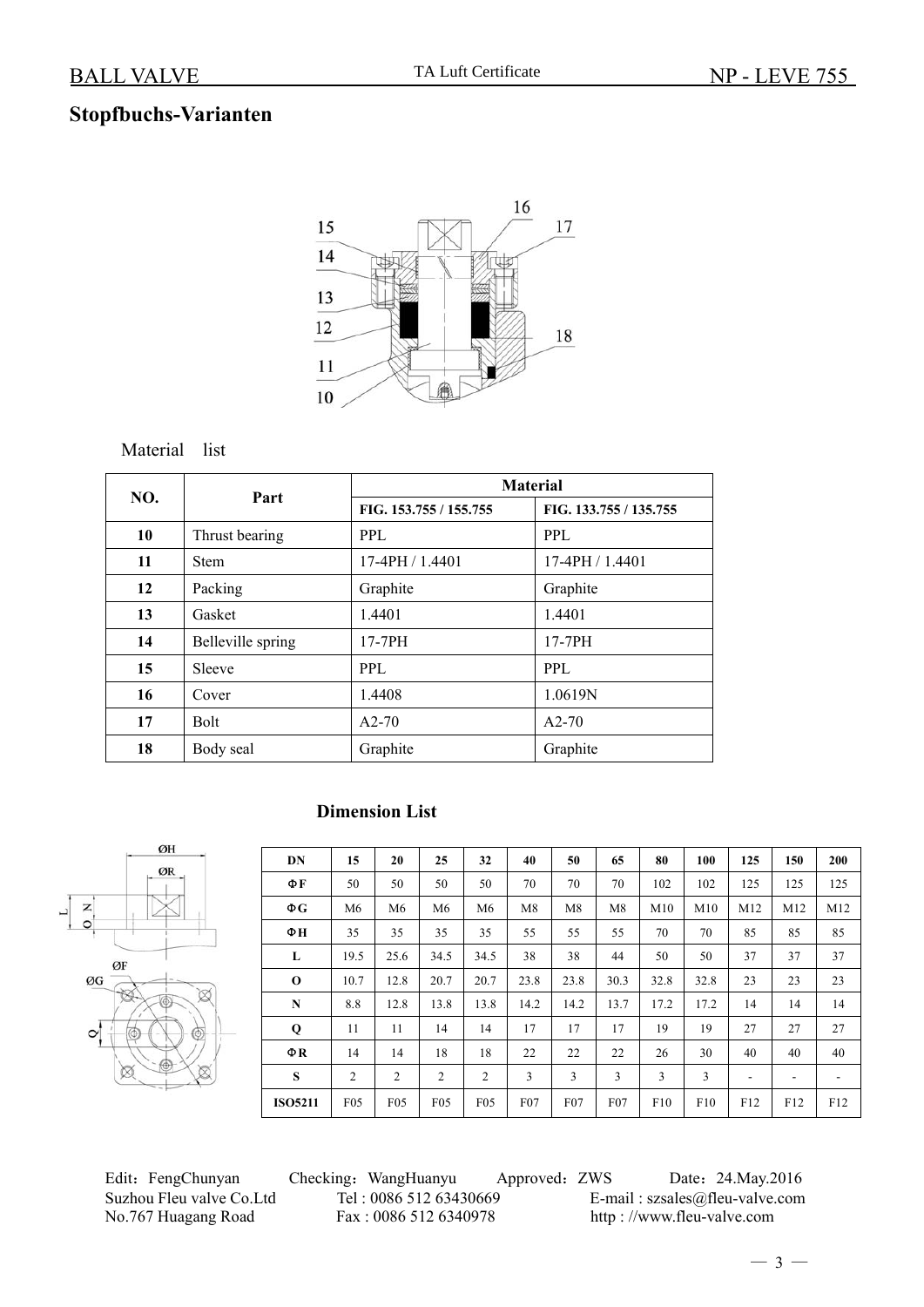# **STUFFING BOX TYPE**



#### DN15 - DN100



|     |                   |                      | <b>Material</b>      |  |
|-----|-------------------|----------------------|----------------------|--|
| NO. | Part              | FIG. 153.755/155.755 | FIG. 133.755/135.755 |  |
| 10  | Thrust bearing    | PTFE+25%glass        | PTFE+25%glass        |  |
| 11  | <b>Stem</b>       | 17-4PH / 1.4401      | 17-4PH / 1.4401      |  |
| 12  | Packing           | <b>PTFE</b>          | <b>PTFE</b>          |  |
| 13  | Gasket            | 1.4401               | 1.4401               |  |
| 14  | Belleville spring | $17-7PH$             | $17-7PH$             |  |
| 15  | <b>Nut</b>        | $A4-70$              | $A2-70$              |  |
| 16  | Gasket            | Graphite             | Graphite             |  |
| 17  | Body seal         | Graphite             | Graphite             |  |



#### **Dimension List**

| DN              | 15              | 20              | 25              | 32              | 40       | 50       | 65       | 80   | 100  |
|-----------------|-----------------|-----------------|-----------------|-----------------|----------|----------|----------|------|------|
| ФF              | 50              | 50              | 50              | 50              | 70       | 70       | 70       | 102  | 102  |
| $\Phi G$        | M <sub>6</sub>  | M6              | M <sub>6</sub>  | M6              | M8       | M8       | M8       | M10  | M10  |
| ФН              | 35              | 35              | 35              | 35              | 55       | 55       | 55       | 70   | 70   |
| L               | 19.5            | 25.6            | 34.5            | 34.5            | 38       | 38       | 44       | 50   | 50   |
| $\mathbf 0$     | 10.7            | 12.8            | 20.7            | 20.7            | 23.8     | 23.8     | 30.3     | 32.8 | 32.8 |
| N               | 8.8             | 12.8            | 13.8            | 13.8            | 14.2     | 14.2     | 13.7     | 17.2 | 17.2 |
| Q               | 11              | 11              | 14              | 14              | 17       | 17       | 17       | 19   | 19   |
| ФR              | 14              | 14              | 18              | 18              | 22       | 22       | 22       | 26   | 30   |
| S               | 2               | 2               | 2               | 2               | 3        | 3        | 3        | 3    | 3    |
| <b>ISO 5211</b> | F <sub>05</sub> | F <sub>05</sub> | F <sub>05</sub> | F <sub>05</sub> | $F_{07}$ | $F_{07}$ | $F_{07}$ | F10  | F10  |

Edit: FengChunyan Checking: WangHuanyu Approved: ZWS Date: 24.May.2016<br>Suzhou Fleu valve Co.Ltd Tel: 0086 512 63430669 E-mail: szsales@fleu-valve.com No.767 Huagang Road Fax : 0086 512 6340978 http : //www.fleu-valve.com

E-mail : szsales@fleu-valve.com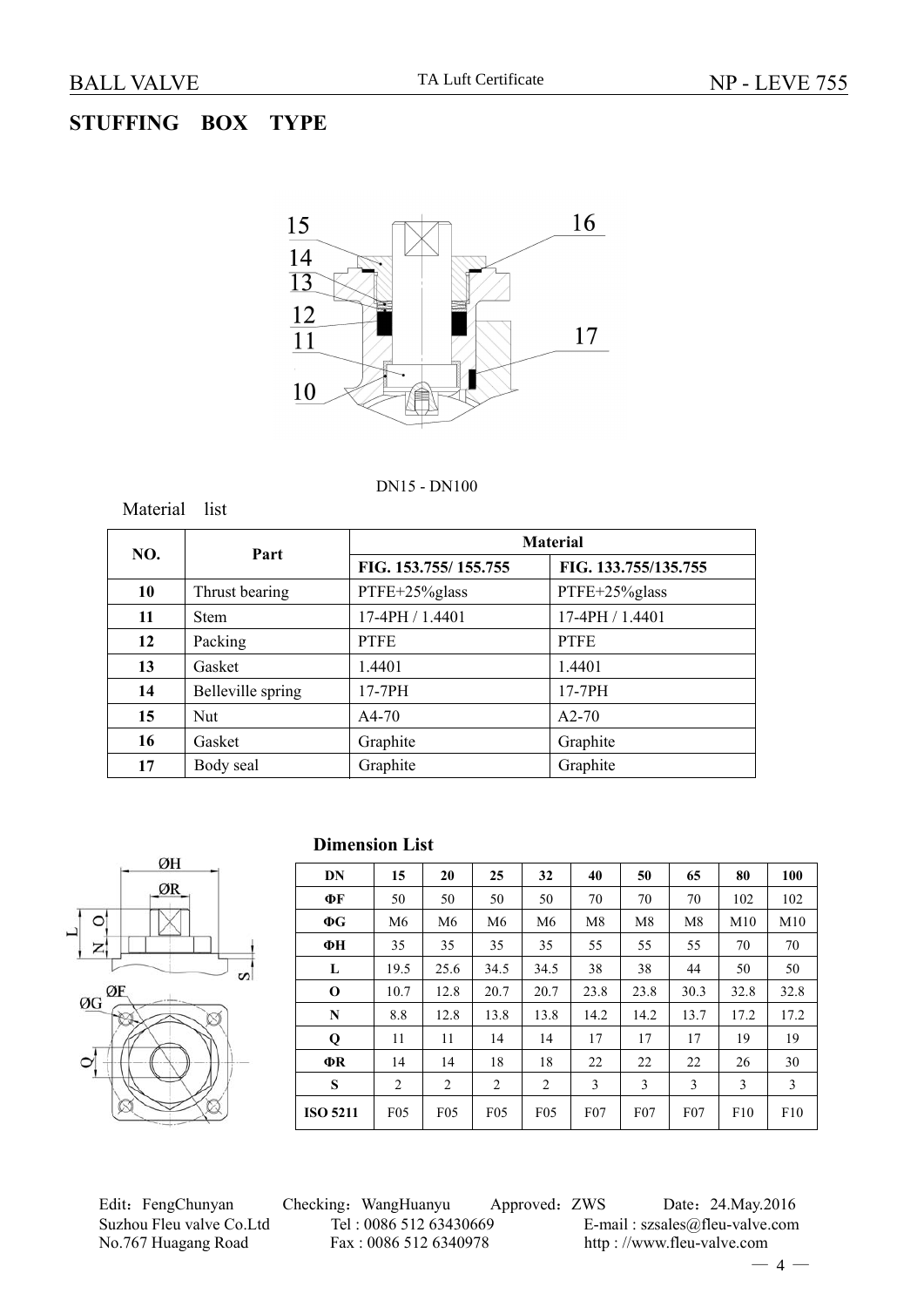| FIG.    | Pressure    | <b>Material</b> | <b>RANGE</b> |
|---------|-------------|-----------------|--------------|
| 133.755 | <b>PN16</b> | 1 0619N         | DN15-DN200   |
| 135.755 | <b>PN40</b> | 1.0619N         | DN15-DN200   |
| 153 755 | <b>PN16</b> | 1 4408          | DN15-DN200   |
| 155.755 | PN40        | 1 4408          | DN15-DN200   |



Ball valve with full bore and Flange . Flange end: DIN EN 1092-1 Form B ; Face to face: EN558-1 , G27 / G28 .

| PN     | DN  | dL         | 1       | Li   | $\mathbf h$ | W   | D          | b  | $\mathbf K$ | $n-d2$        | $d4\times f$ | Weight |
|--------|-----|------------|---------|------|-------------|-----|------------|----|-------------|---------------|--------------|--------|
|        | 15  | $\Phi$ 15  | 115/130 | 45.5 | 115         | 200 | $\Phi$ 95  | 16 | $\Phi$ 65   | $4-014$       | $\Phi$ 45×2  | 3.5    |
|        | 20  | $\Phi$ 20  | 120/150 | 50.5 | 121         | 200 | $\Phi$ 105 | 18 | $\Phi$ 75   | $4-014$       | $\Phi$ 58×2  | 4.4    |
|        | 25  | $\Phi$ 25  | 125/160 | 57   | 127         | 220 | $\Phi$ 115 | 18 | $\Phi$ 85   | $4-014$       | $\Phi$ 68×2  | 5.3    |
| 16(40) | 32  | $\Phi$ 31  | 130/180 | 58   | 142         | 220 | $\Phi$ 140 | 18 | $\Phi$ 100  | $4-\Phi$ 18   | $\Phi$ 78×2  | 7.2    |
|        | 40  | $\Phi$ 40  | 140/200 | 63.5 | 151         | 270 | $\Phi$ 150 | 18 | $\Phi$ 110  | $4-\Phi$ 18   | $\Phi$ 88×3  | 9.3    |
|        | 50  | $\Phi$ 50  | 150/230 | 67   | 157         | 270 | $\Phi$ 165 | 20 | $\Phi$ 125  | $4-\Phi$ 18   | $\Phi$ 102×3 | 13     |
|        | 65  | $\Phi$ 65  | 170/290 | 71   | 191         | 360 | $\Phi$ 185 | 18 | $\Phi$ 145  | $4-\Phi$ 18   | $\Phi$ 122×3 | 16.5   |
|        | 80  | $\Phi$ 77  | 180/310 | 83   | 201         | 360 | $\Phi$ 200 | 20 | $\Phi$ 160  | $8-018$       | $\Phi$ 138×3 | 22.5   |
| 16     | 100 | $\Phi$ 100 | 190/350 | 87   | 218         | 360 | $\Phi$ 220 | 20 | $\Phi$ 180  | $8-018$       | $\Phi$ 158×3 | 30.5   |
|        | 125 | $\Phi$ 125 | 325     | 122  | 241.5       | 500 | $\Phi$ 250 | 22 | $\Phi$ 210  | $8-018$       | $\Phi$ 188×3 | 55     |
|        | 150 | $\Phi$ 150 | 350     | 124  | 256         | 650 | $\Phi$ 285 | 22 | $\Phi$ 240  | $8-022$       | $\Phi$ 212×3 | 82     |
|        | 200 | $\Phi$ 200 | 400     | 168  | 315         | 760 | Ф340       | 24 | Φ295        | $12 - \Phi2$  | $\Phi$ 268×3 | 190    |
|        | 65  | $\Phi$ 65  | 170/290 | 71   | 191         | 360 | $\Phi$ 185 | 22 | $\Phi$ 145  | $8-018$       | $\Phi$ 122×3 | 18.7   |
|        | 80  | $\Phi$ 77  | 180/310 | 83   | 201         | 360 | $\Phi$ 200 | 24 | $\Phi$ 160  | $8-018$       | $\Phi$ 138×3 | 23.6   |
|        | 100 | $\Phi$ 100 | 190/350 | 87   | 218         | 360 | $\Phi$ 235 | 24 | $\Phi$ 190  | $8-\Phi22$    | $\Phi$ 162×3 | 34     |
| 40     | 125 | $\Phi$ 125 | 325     | 122  | 241.5       | 500 | Φ270       | 26 | $\Phi$ 220  | $8-026$       | $\Phi$ 188×3 | 60.5   |
|        | 150 | $\Phi$ 150 | 350     | 124  | 256         | 650 | Ф300       | 28 | $\Phi$ 250  | $8-026$       | $\Phi$ 218×3 | 89     |
|        | 200 | $\Phi$ 200 | 400     | 168  | 315         | 760 | Ф375       | 34 | $\Phi$ 320  | $12 - \Phi$ 3 | $\Phi$ 285×3 | 201    |

### **Dimension List**

Edit: FengChunyan Checking: WangHuanyu Approved: ZWS Date: 24.May.2016 Suzhou Fleu valve Co.Ltd Tel : 0086 512 63430669 E-mail : szsales@fleu-valve.com<br>No.767 Huagang Road Fax : 0086 512 6340978 http : //www.fleu-valve.com http : //www.fleu-valve.com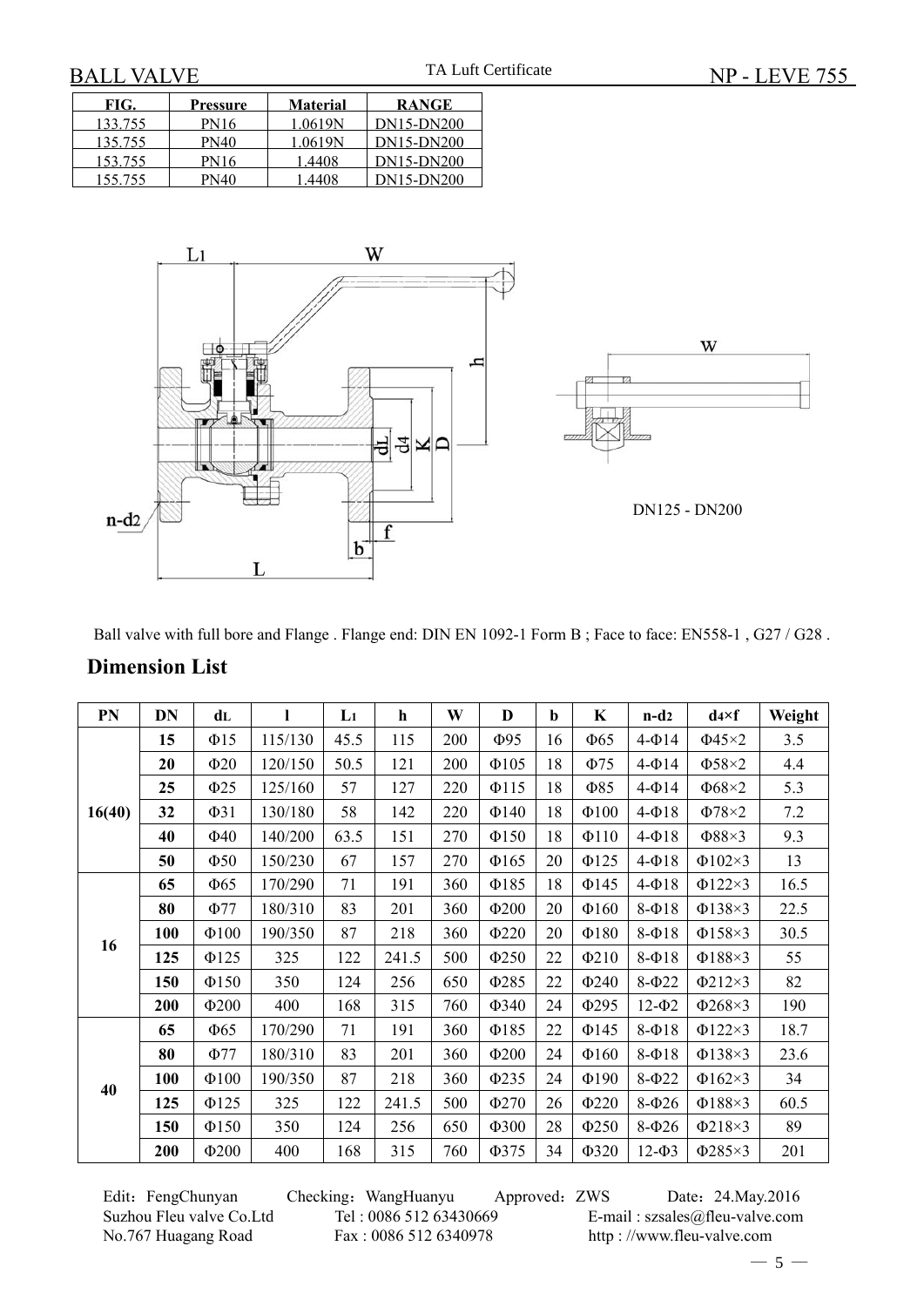| FIG.    | Pressure    | <b>Material</b> | <b>RANGE</b> |
|---------|-------------|-----------------|--------------|
| 133.755 | <b>PN16</b> | 1.0619N         | DN150-DN300  |
| 135.755 | PN40        | 1.0619N         | DN150-DN300  |
| 153.755 | <b>PN16</b> | 1.4408          | DN150-DN300  |
| 155.755 | PN40        | 1.4408          | DN150-DN300  |



Ball valve with full bore and Flange .

## **Material list**

| NO.                     | Part              | <b>Material</b>        |                        |
|-------------------------|-------------------|------------------------|------------------------|
|                         |                   | FIG. 153.755 / 155.755 | FIG. 133.755 / 135.755 |
| $\mathbf{1}$            | Adapter           | 1.4408                 | 1.0619N                |
| $\mathbf{2}$            | <b>Nuts</b>       | A4-70                  | 42CrMo                 |
| $\overline{\mathbf{3}}$ | <b>Bolts</b>      | A4-70                  | 42CrMo                 |
| $\overline{\mathbf{4}}$ | Body seal         | Graphite               | Graphite               |
| 5                       | Body              | 1.4408                 | 1.0619N                |
| 6                       | <b>Ball</b>       | 1.4408                 | $C22.8 + ENP$          |
| $\boldsymbol{9}$        | <b>Bracket</b>    | 1.4418                 | C22.8                  |
| 10                      | Seat              | 1.4401+STL             | 1.4301+STL             |
| 11                      | Sealing ring      | Graphite               | Graphite               |
| 13                      | <b>Stem</b>       | 1.4401                 | 1.4401                 |
| 14                      | Packing box       | 1.4408                 | $C22.8 + ENP$          |
| 15                      | Packing           | Graphite               | Graphite               |
| 17                      | Metal-ring        | 1.4401                 | 1.4301                 |
| 18                      | Cover             | 1.4408                 | C22.8                  |
| 19                      | <b>Bolts</b>      | $A4-70$                | $A2-70$                |
| 25                      | Thrust bearing    | <b>PPL</b>             | <b>PPL</b>             |
| 26                      | Spring            | MONEL 400              | MONEL 400              |
| 27                      | Seat retainer     | 1.4401                 | 1.4301                 |
| 28                      | Gasket            | Graphite               | Graphite               |
| 29                      | Belleville spring | 17-7PH                 | 17-7PH                 |
| 30                      | Thrust bearing    | <b>PPL</b>             | <b>PPL</b>             |

Edit: FengChunyan Checking: WangHuanyu Approved: ZWS Date: 24.May.2016

Suzhou Fleu valve Co.Ltd Tel : 0086 512 63430669 E-mail : szsales@fleu-valve.com<br>No.767 Huagang Road Fax : 0086 512 6340978 http : //www.fleu-valve.com http : //www.fleu-valve.com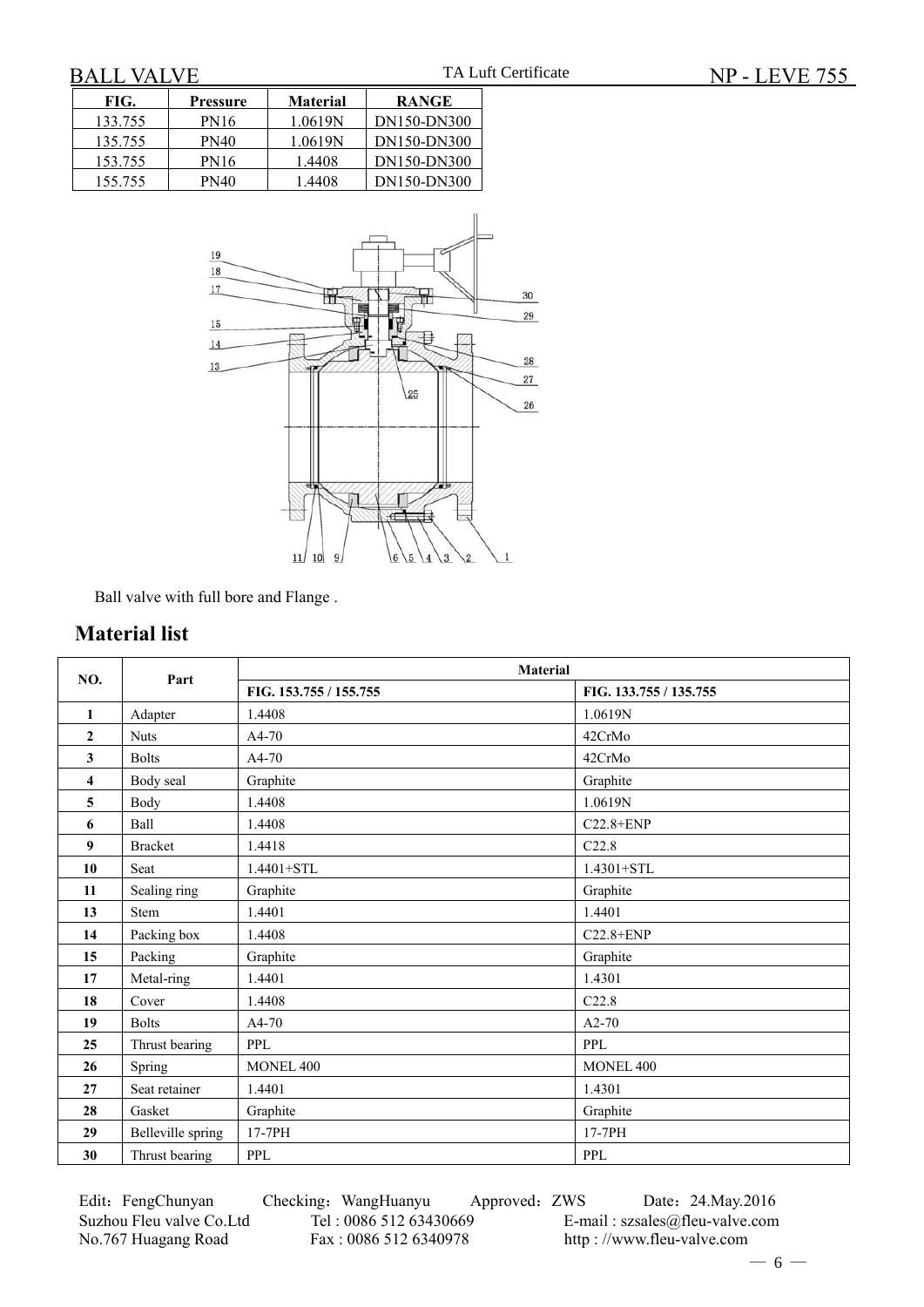| FIG.    | <b>Pressure</b> | <b>Material</b> | <b>RANGE</b> |
|---------|-----------------|-----------------|--------------|
| 133.755 | <b>PN16</b>     | 1.0619N         | DN150-DN300  |
| 135.755 | PN40            | 1.0619N         | DN150-DN300  |
| 153.755 | <b>PN16</b>     | 1.4408          | DN150-DN300  |
| 155.755 | PN40            | 1.4408          | DN150-DN300  |



# **Dimension List**

| <b>PN</b> | DN  | dL  | L   | $\mathbf{L}$ | H   | D   | $\mathbf b$ | $\bf k$ | $n-d2$         | $D4\times f$ | Weight |
|-----------|-----|-----|-----|--------------|-----|-----|-------------|---------|----------------|--------------|--------|
|           | 150 | 150 | 350 | 124          | 256 | 285 | 22          | 240     | $8-022$        | $\Phi$ 212×3 |        |
|           | 200 | 200 | 400 | 200          | 315 | 340 | 24          | 295     | $12 - 022$     | $\Phi$ 268×3 |        |
| 16        | 250 | 250 | 450 | 225          | 316 | 405 | 26          | 355     | $12 - 026$     | $\Phi$ 320×2 |        |
|           | 300 | 300 | 500 | 240          | 383 | 460 | 28          | 410     | $12 - 026$     | $\Phi$ 378×2 |        |
|           | 150 | 150 | 350 | 124          | 256 | 300 | 28          | 250     | $8-026$        | $\Phi$ 218×3 |        |
|           | 200 | 200 | 400 | 200          | 315 | 375 | 34          | 320     | $12 - \Phi 30$ | $\Phi$ 285×3 |        |
| 40        | 250 | 250 | 450 | 225          | 316 | 450 | 38          | 385     | $12 - 033$     | $\Phi$ 345×2 |        |
|           | 300 | 300 | 500 | 240          | 383 | 515 | 42          | 450     | $16 - 033$     | $\Phi$ 410×2 |        |

**Dimension List**





Edit: FengChunyan Checking: WangHuanyu Approved: ZWS Date: 24.May.2016<br>Suzhou Fleu valve Co.Ltd Tel: 0086 512 63430669 E-mail: szsales@fleu-valve.com Suzhou Fleu valve Co.Ltd Tel : 0086 512 63430669 E-mail : szsales@fleu-valve.com<br>No.767 Huagang Road Fax : 0086 512 6340978 http : //www.fleu-valve.com

http : //www.fleu-valve.com

**DN ΦF ΦG ΦHL O N Q ΦR SM P T** 150 | 140 | M16 | 100 | 61 | 39.8 | 21.2 | 20 | 36 | 3| - | - | -200 | 125 | M12 | 85 | 61 | 39.8 | 21.2 | 27 | 50 | 3| - | - | -250 | 165 | M20 | 130 | 172 | 90 | 82 | 12 | 50 | 3 | 58 | 70 | 3 300 254 M16 200 172 90 82 14 55 5 69 70 3

 $-7-$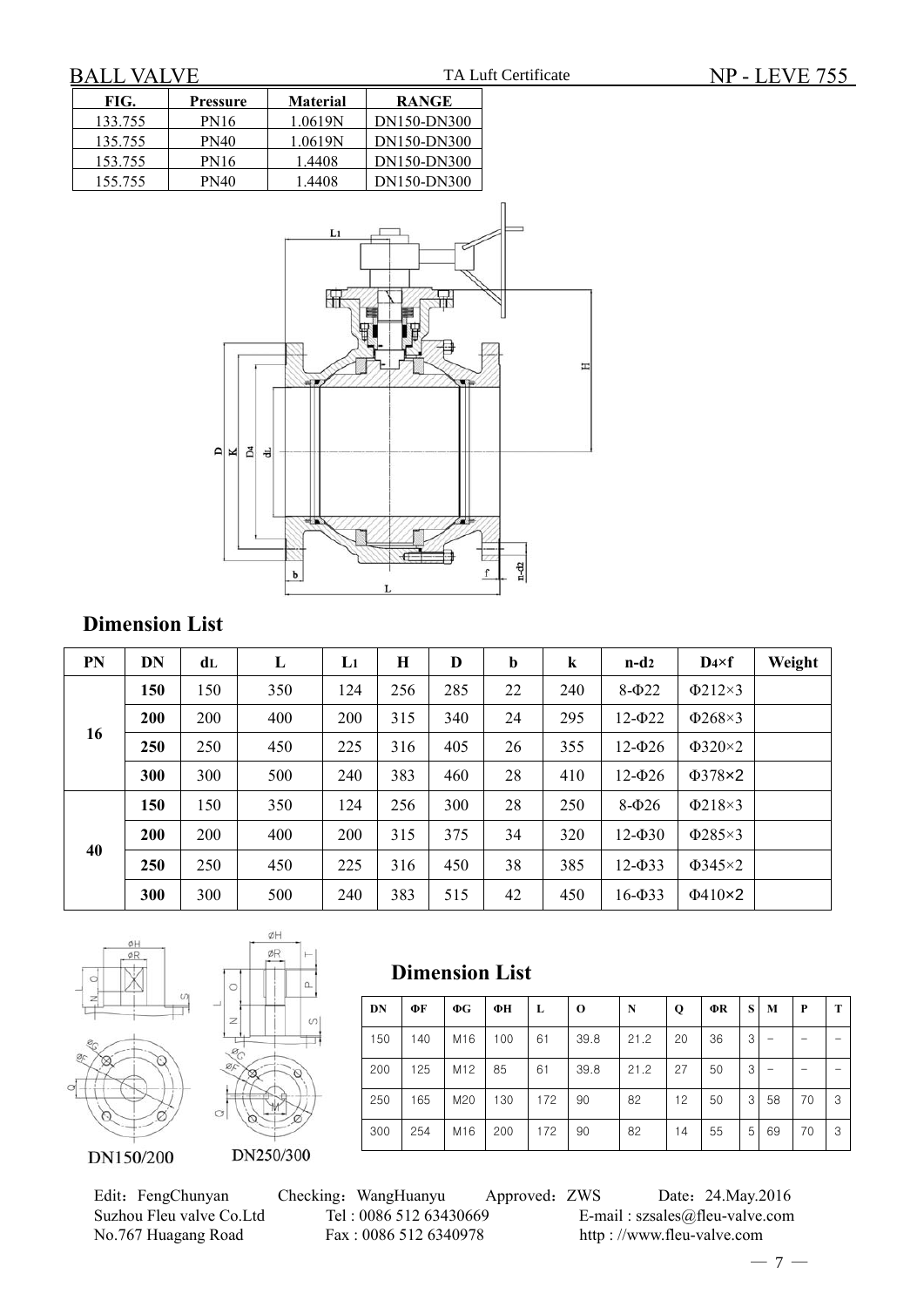

Long stem ball valve with full bore and Flange . Flange end: DIN EN 1092-1 Form B ; Face to face: EN558-1 .

#### **Material List**

| NO.                     | Part          | Material                                          |                                        |
|-------------------------|---------------|---------------------------------------------------|----------------------------------------|
|                         |               | FIG. 153.755 / 155.755                            | FIG. 133.755 / 135.755                 |
| $\mathbf{1}$            | Adapter       | 1.4408                                            | 1.0619N                                |
| $\mathbf{2}$            | <b>Bolts</b>  | $A4-70$                                           | 42CrMo                                 |
| $\overline{\mathbf{4}}$ | Body          | 1.4408                                            | 1.0619N                                |
| 5                       | Ball          | $1.4401 + STL$                                    | $1.4301 + STL$                         |
| 7                       | Seat          | $1.4401 + STL$                                    | $1.4301 + STL$                         |
| 8                       | Spring washer | $17-7PH$                                          | 17-7PH                                 |
| 11                      | Stem          | 1.4462                                            | 1.4462                                 |
| 16                      | Gland         | 1.4408                                            | 1.0619N                                |
| 18                      | Lever         | $1.4308(DN \le 100)$ / C45 Galvanization (DN>100) | $GGG40.3(DN \le 100) / C45$ (DN > 100) |
| 21                      | Sealing ring  | Graphite                                          | Graphite                               |
| 22                      | Seat retainer | 1.4401                                            | 1.4301                                 |
| 23                      | Spring washer | 17-7PH                                            | 17-7PH                                 |
| 24                      | Case          | 1.4408                                            | 1.0619N                                |
| 25                      | Long stem     | 1.4462                                            | 1.4462                                 |

#### **Dimension List**

| PN     | DN         | dL         |         | $\mathbf{I}$ | H     | W   | D          | b  | K          | $n-d2$         | $d4\times f$ | Weight |
|--------|------------|------------|---------|--------------|-------|-----|------------|----|------------|----------------|--------------|--------|
|        | 15         | $\Phi$ 15  | 115/130 | 45.5         | 215   | 200 | Ф95        | 16 | $\Phi$ 65  | $4-014$        | $\Phi$ 45×2  | 3.5    |
|        | 20         | $\Phi$ 20  | 120/150 | 50.5         | 221   | 200 | $\Phi$ 105 | 18 | $\Phi$ 75  | $4-014$        | $\Phi$ 58×2  | 4.4    |
|        | 25         | $\Phi$ 25  | 125/160 | 57           | 227   | 220 | $\Phi$ 115 | 18 | $\Phi$ 85  | $4-\Phi$ 14    | $\Phi$ 68×2  | 5.3    |
|        | 32         | $\Phi$ 31  | 130/180 | 58           | 242   | 220 | $\Phi$ 140 | 18 | $\Phi$ 100 | $4-\Phi$ 18    | $\Phi$ 78×2  | 7.2    |
| 16(40) | 40         | $\Phi$ 40  | 140/200 | 63.5         | 251   | 270 | $\Phi$ 150 | 18 | $\Phi$ 110 | $4 \Phi$ 18    | $\Phi$ 88×3  | 9.3    |
|        | 50         | $\Phi$ 50  | 150/230 | 67           | 257   | 270 | $\Phi$ 165 | 20 | $\Phi$ 125 | $4 \Phi$ 18    | $\Phi$ 102×3 | 13     |
|        | 65         | $\Phi$ 65  | 170/290 | 71           | 291   | 360 | $\Phi$ 185 | 18 | $\Phi$ 145 | $4-\Phi$ 18    | $\Phi$ 122×3 | 16.5   |
|        | 80         | $\Phi$ 77  | 180/310 | 83           | 301   | 360 | $\Phi$ 200 | 20 | $\Phi$ 160 | $8-018$        | $\Phi$ 138×3 | 22.5   |
|        | 100        | $\Phi$ 100 | 190/350 | 87           | 318   | 360 | $\Phi$ 220 | 20 | $\Phi$ 180 | $8-018$        | $\Phi$ 158×3 | 30.5   |
| 16     | 125        | $\Phi$ 125 | 325     | 122          | 341.5 | 500 | $\Phi$ 250 | 22 | $\Phi$ 210 | $8-018$        | $\Phi$ 188×3 | 55     |
|        | 150        | $\Phi$ 150 | 350     | 124          | 356   | 650 | $\Phi$ 285 | 22 | $\Phi$ 240 | $8-022$        | $\Phi$ 212×3 | 82     |
|        | <b>200</b> | $\Phi$ 200 | 400     | 168          | 415   | 760 | $\Phi$ 340 | 24 | $\Phi$ 295 | $12 - 022$     | $\Phi$ 268×3 | 190    |
|        | 65         | $\Phi$ 65  | 170/290 | 71           | 291   | 360 | $\Phi$ 185 | 22 | $\Phi$ 145 | $8-018$        | $\Phi$ 122×3 | 18.7   |
|        | 80         | $\Phi$ 77  | 180/310 | 83           | 301   | 360 | $\Phi$ 200 | 24 | $\Phi$ 160 | $8-018$        | $\Phi$ 138×3 | 23.6   |
|        | 100        | $\Phi$ 100 | 190/350 | 87           | 318   | 360 | $\Phi$ 235 | 24 | $\Phi$ 190 | $8-022$        | $\Phi$ 162×3 | 34     |
| 40     | 125        | $\Phi$ 125 | 325     | 122          | 341.5 | 500 | $\Phi$ 270 | 26 | $\Phi$ 220 | $8-026$        | $\Phi$ 188×3 | 60.5   |
|        | 150        | $\Phi$ 150 | 350     | 124          | 356   | 650 | $\Phi$ 300 | 28 | $\Phi$ 250 | $8-026$        | $\Phi$ 218×3 | 89     |
|        | 200        | $\Phi$ 200 | 400     | 168          | 415   | 760 | $\Phi$ 375 | 34 | $\Phi$ 320 | $12 - \Phi 30$ | $\Phi$ 285×3 | 201    |

Edit: FengChunyan Checking: WangHuanyu Approved: ZWS Date: 24.May.2016 Suzhou Fleu valve Co.Ltd Tel : 0086 512 63430669 E-mail : szsales@fleu-valve.com No.767 Huagang Road Fax : 0086 512 6340978 http : //www.fleu-valve.com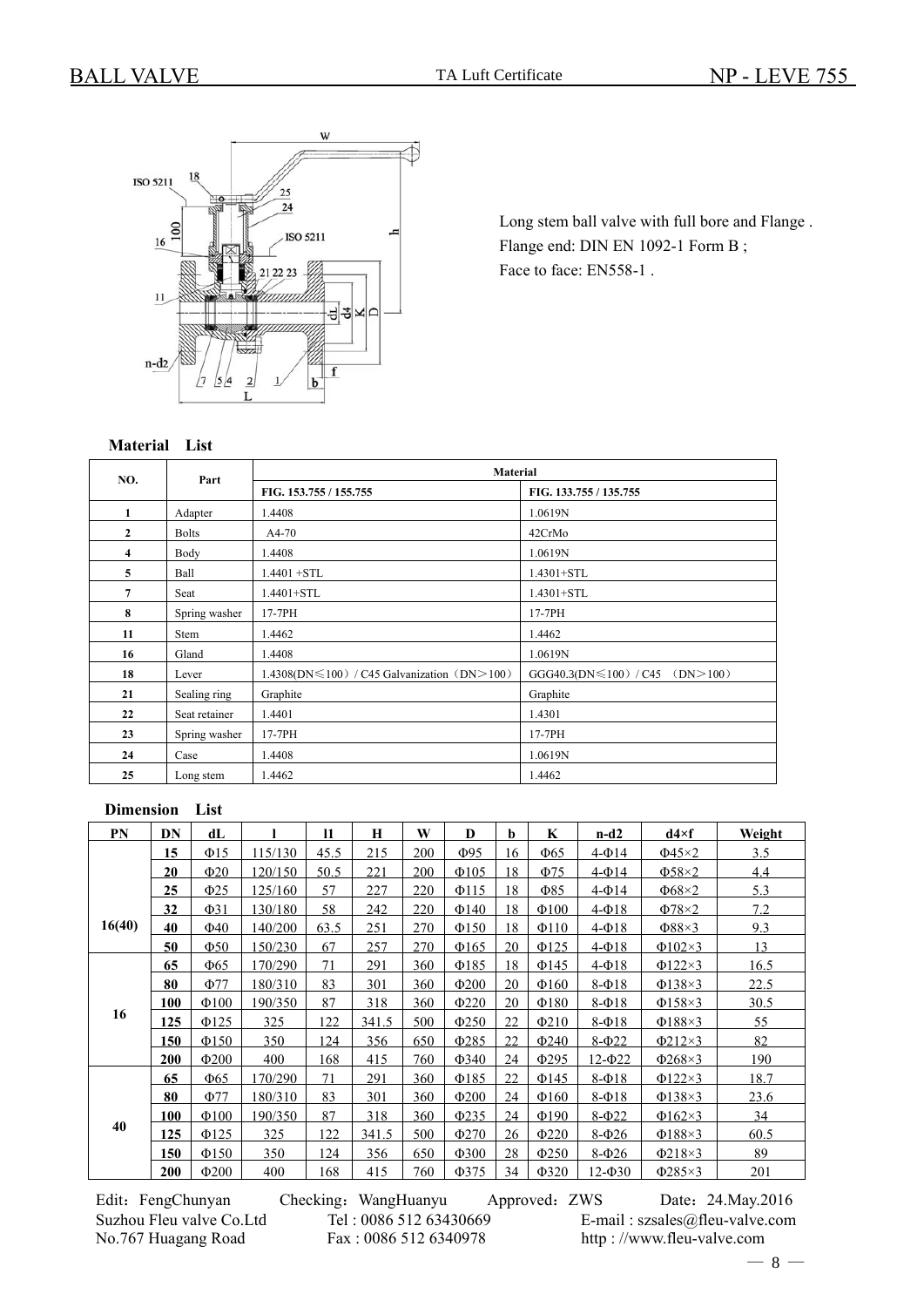

### **Long stem V - seal ( PTFE) + Graphite**

# **Material list**

| NO. | Part              | <b>Material</b> |               |  |  |  |
|-----|-------------------|-----------------|---------------|--|--|--|
| 25  | Case              | 1.4408          | 1.0619N       |  |  |  |
| 26  | Long stem         | 1.4462          | 1.4462        |  |  |  |
| 27  | Thrust<br>bearing | PTFE+25%glass   | PTFE+25%glass |  |  |  |
| 28  | Gasket            | <b>PPL</b>      | PPL           |  |  |  |

# **Dimension List**

| PN     | $\mathbf{DN}$ | $\bf H$ | <b>ISO5211</b> |
|--------|---------------|---------|----------------|
|        | 15            | 100     | F05            |
|        | $20\,$        | 100     | F05            |
|        | 25            | 100     | F05            |
| 16(40) | 32            | 100     | F05            |
|        | 40            | 100     | ${\rm F07}$    |
|        | 50            | 100     | ${\rm F07}$    |
|        | 65            | $100\,$ | ${\rm F07}$    |
|        | ${\bf 80}$    | 100     | ${\rm F10}$    |
|        | 100           | 100     | ${\rm F10}$    |
| 16     | 125           | 100     | F12            |
|        | 150           | 100     | F12            |
|        | 200           | 100     | ${\rm F}12$    |
|        | 65            | 100     | ${\rm F07}$    |
|        | 80            | 100     | ${\rm F10}$    |
|        | 100           | 100     | ${\rm F10}$    |
| 40     | 125           | $100\,$ | ${\rm F}12$    |
|        | 150           | $100\,$ | F12            |
|        | 200           | $100\,$ | F12            |

Edit: FengChunyan Checking: WangHuanyu Approved: ZWS Date: 24.May.2016 Suzhou Fleu valve Co.Ltd Tel : 0086 512 63430669 E-mail : szsales@fleu-valve.com<br>No.767 Huagang Road Fax : 0086 512 6340978 http : //www.fleu-valve.com

http : //www.fleu-valve.com